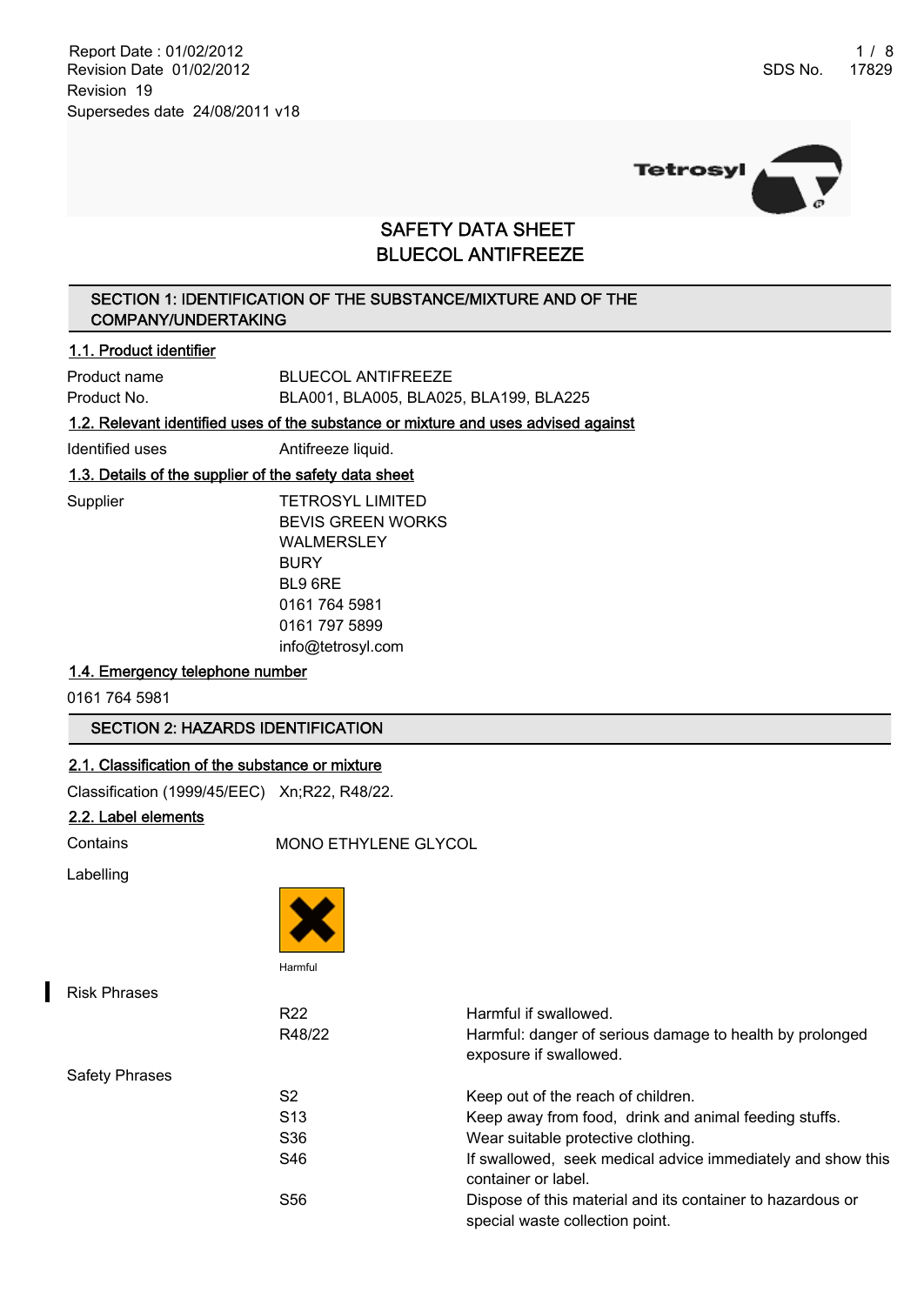## 2.3. Other hazards

## SECTION 3: COMPOSITION/INFORMATION ON INGREDIENTS

#### 3.2. Mixtures

| DISODIUM TETRABORATE PENTAHYDRATE<br>$1 - 5%$                                   |                    |                                                      |  |
|---------------------------------------------------------------------------------|--------------------|------------------------------------------------------|--|
| CAS-No.: 12179-04-3                                                             | EC No.: 215-540-4  |                                                      |  |
| Classification (EC 1272/2008)<br>Repr. 1A - H360FD                              |                    | Classification (67/548/EEC)<br>Repr. Cat. 1;R60,R61. |  |
| <b>ETHANEDIOL</b>                                                               |                    | $< 0.1\%$                                            |  |
| $CAS-No \cdot 107-21-1$                                                         | $FC NO: 203-473-3$ | Registration Number: 01-2119456816-28                |  |
| Classification (EC 1272/2008)<br>Acute Tox. 4 - H302                            |                    | Classification (67/548/EEC)<br>Xn; R22               |  |
| MONO ETHYLENE GLYCOL                                                            |                    | 60-100%                                              |  |
| CAS-No.: 107-21-1                                                               | EC No.: 203-473-3  | Registration Number: 01-2119456816-28                |  |
| Classification (EC 1272/2008)<br>Acute Tox. 4 - H302<br><b>STOT RE 2 - H373</b> |                    | Classification (67/548/EEC)<br>Xn;R22,R48/22.        |  |

The Full Text for all R-Phrases and Hazard Statements are Displayed in Section 16.

#### SECTION 4: FIRST AID MEASURES

#### 4.1. Description of first aid measures

General information

Get medical attention if any discomfort continues. Remove affected person from source of contamination. NOTE! Effects may be delayed. Keep affected person under observation. When breathing is difficult, properly trained personnel may assist affected person by administering 100% oxygen. For breathing difficulties oxygen may be necessary. If breathing stops, provide artificial respiration.

Inhalation

Remove victim immediately from source of exposure. Get medical attention if any discomfort continues. For breathing difficulties oxygen may be necessary. If breathing stops, provide artificial respiration. Ingestion

Get medical attention if any discomfort continues. Immediately rinse mouth and drink plenty of water. If person becomes uncomfortable or if ingested in large amounts (100-150 ml for an adult person): Take to hospital along with these instructions. Get medical attention immediately!

Skin contact

Remove contaminated clothes and rinse skin thoroughly with water. Get medical attention if any discomfort continues.

Eye contact

Do not rub eye. Immediately flush with plenty of water for up to 15 minutes. Remove any contact lenses and open eyelids widely. If irritation persists: Seek medical attention and bring along these instructions.

## 4.2. Most important symptoms and effects, both acute and delayed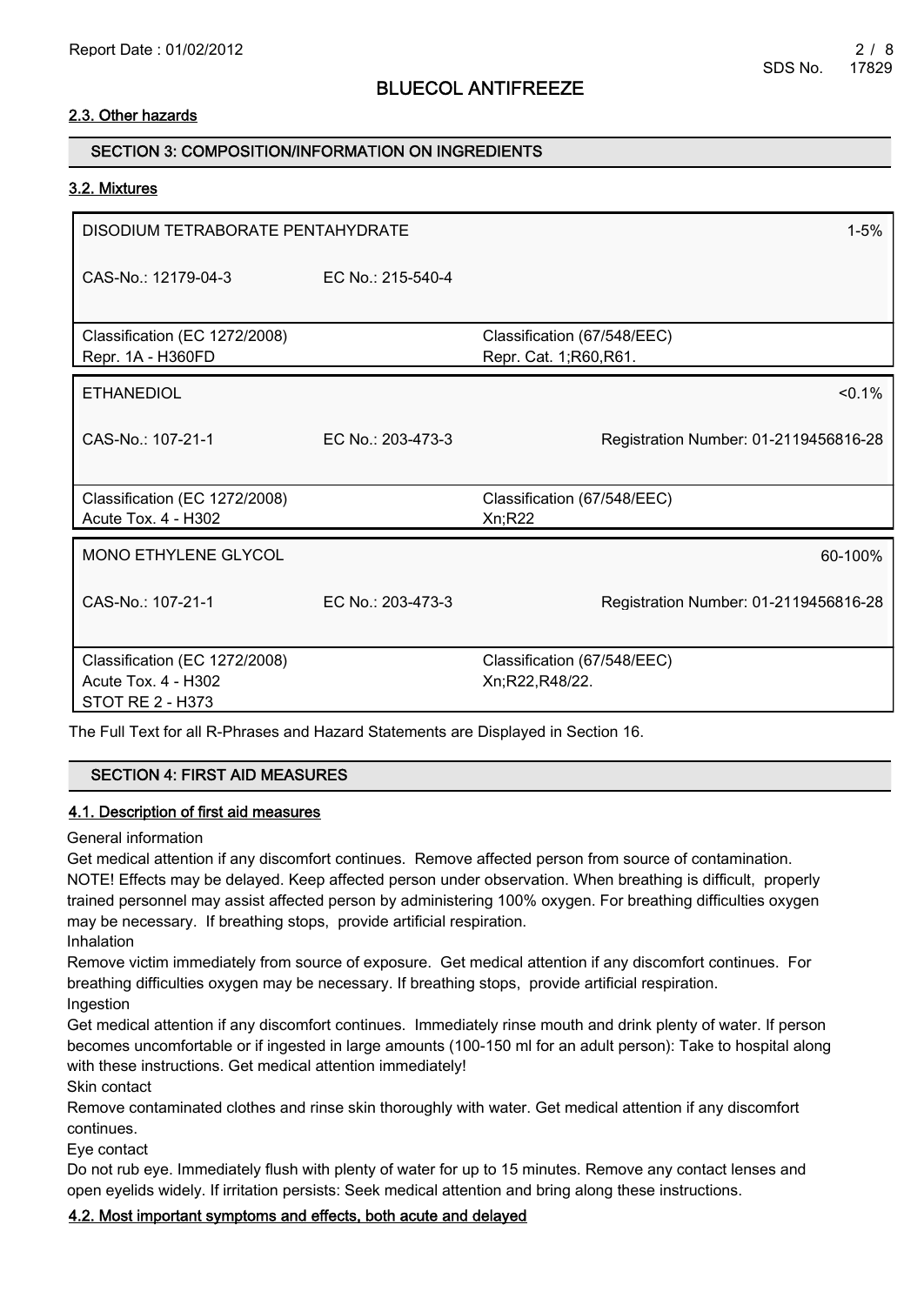General information

The severity of the symptoms described will vary dependant of the concentration and the length of exposure. NOTE! Effects may be delayed. Keep affected person under observation.

Inhalation.

In high concentrations, vapours are anaesthetic and may cause headache, fatigue, dizziness and central nervous system effects. Irritation of nose, throat and airway.

Ingestion

May cause discomfort if swallowed. May cause stomach pain or vomiting. Ingestion of large amounts may cause unconsciousness. May cause nausea, headache, dizziness and intoxication. Burning sensation in mouth. Ingestion may result in unconsciousness, blindness and death.

Skin contact

Prolonged skin contact may cause redness and irritation. Mild dermatitis, allergic skin rash.

Eye contact

Irritation of eyes and mucous membranes. Irritation, burning, lachrymation, blurred vision after liquid splash.

## 4.3. Indication of any immediate medical attention and special treatment needed

No recommendation given, but first aid may still be required in case of accidental exposure, inhalation or ingestion of this chemical. If in doubt, GET MEDICAL ATTENTION PROMPTLY!

## SECTION 5: FIREFIGHTING MEASURES

### 5.1. Extinguishing media

Extinguishing media

Use: Foam, carbon dioxide or dry powder. Water. Use fire-extinguishing media appropriate for surrounding materials.

Unsuitable extinguishing media

Do not use water jet as an extinguisher, as this will spread the fire.

### 5.2. Special hazards arising from the substance or mixture

Hazardous combustion products

Thermal decomposition or combustion may liberate carbon oxides and other toxic gases or vapours.

Unusual Fire & Explosion Hazards

May form explosive mixture with air at very high concentration.

Specific hazards

Vapours may form explosive air mixtures even at room temperature.

## 5.3. Advice for firefighters

Special Fire Fighting Procedures

No specific fire fighting procedure given.

Protective equipment for fire-fighters

Leave danger zone immediately. Selection of respiratory protection for fire fighting: follow the general fire precautions indicated in the workplace.

## SECTION 6: ACCIDENTAL RELEASE MEASURES

## 6.1. Personal precautions, protective equipment and emergency procedures

Wear protective clothing as described in Section 8 of this safety data sheet. Do not smoke, use open fire or other sources of ignition. Avoid inhalation of spray mist and contact with skin and eyes. In case of spills, beware of slippery floors and surfaces.

## 6.2. Environmental precautions

Do not discharge into drains, water courses or onto the ground. The product should not be dumped in nature but collected and delivered according to agreement with the local authorities.

## 6.3. Methods and material for containment and cleaning up

Stop leak if possible without risk. Extinguish all ignition sources. Avoid sparks, flames, heat and smoking. Ventilate. Provide ventilation and confine spill. Do not allow runoff to sewer. Absorb spillage with suitable absorbent material.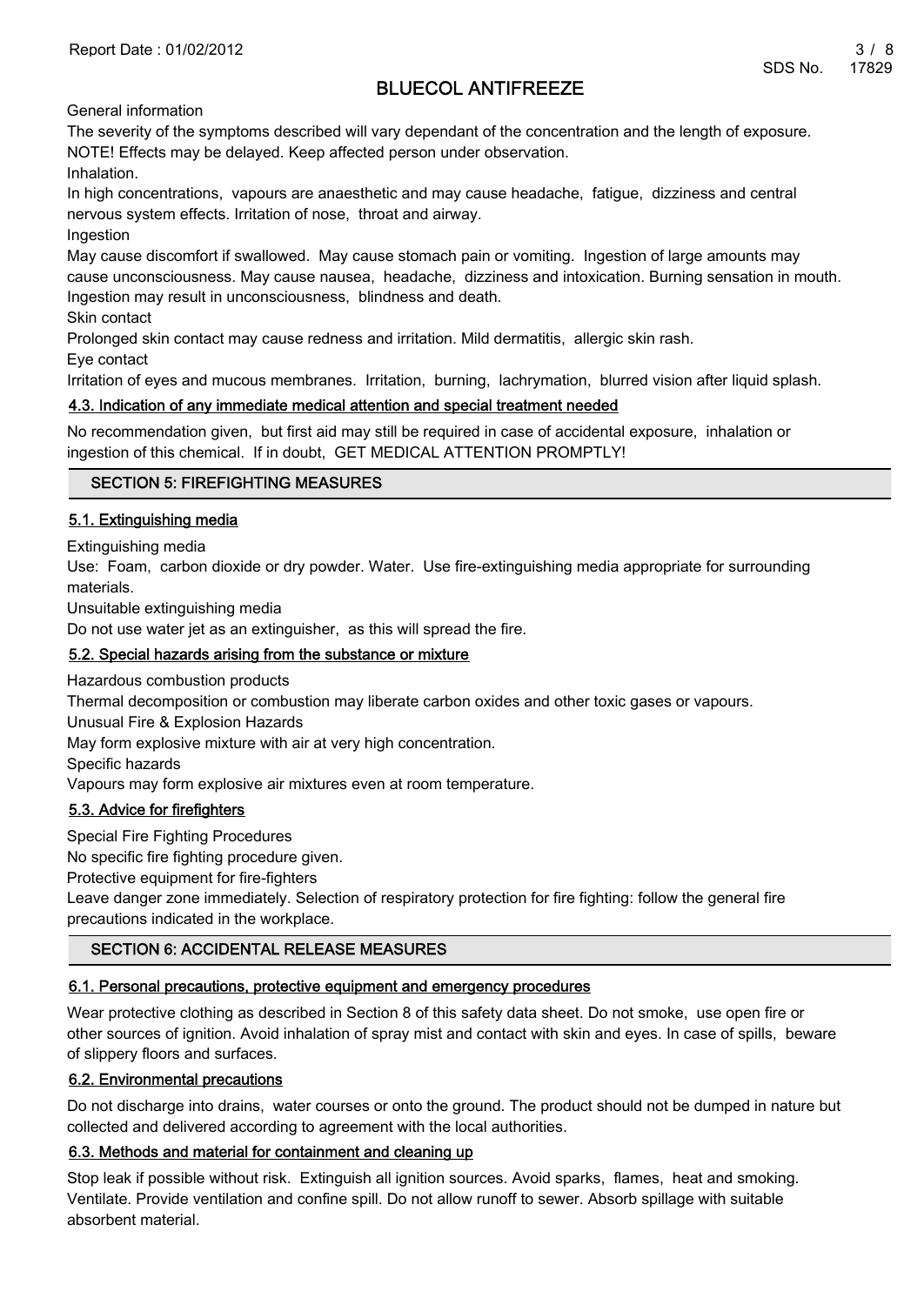### 6.4. Reference to other sections

Wear protective clothing as described in Section 8 of this safety data sheet. For waste disposal, see section 13.

### SECTION 7: HANDLING AND STORAGE

### 7.1. Precautions for safe handling

Read and follow manufacturer's recommendations. Keep away from heat, sparks and open flame. Wear full protective clothing for prolonged exposure and/or high concentrations. Good personal hygiene is necessary. Wash hands and contaminated areas with water and soap before leaving the work site. Do not eat, drink or smoke when using the product. Avoid inhalation of vapours/spray and contact with skin and eyes. Avoid forming spray/aerosol mists. Observe occupational exposure limits and minimise the risk of inhalation of vapours and mist.

### 7.2. Conditions for safe storage, including any incompatibilities

Keep away from heat, sparks and open flame. Keep containers tightly closed. Keep upright. Keep in original container. Store away from: Acids. Oxidising material.

### 7.3. Specific end use(s)

The identified uses for this product are detailed in Section 1.2.

## SECTION 8: EXPOSURE CONTROLS/PERSONAL PROTECTION

#### 8.1. Control parameters

| <b>Name</b>          | <b>STD</b> | TWA - 8 Hrs | STEL - 15 Min | <b>Notes</b> |
|----------------------|------------|-------------|---------------|--------------|
| <b>ETHANEDIOL</b>    | 'WEL       | 10 $mg/m3$  | 104 mg/m3 Sk  |              |
| MONO ETHYLENE GLYCOL | 'WEL       | 10 $mg/m3$  | 104 mg/m3 Sk  |              |

WEL = Workplace Exposure Limit.

Sk = Can be absorbed through skin.

## 8.2. Exposure controls

Protective equipment



Engineering measures

Observe occupational exposure limits and minimize the risk of inhalation of vapours. Provide adequate ventilation.

Respiratory equipment

No specific recommendation made, but respiratory protection must be used if the general level exceeds the recommended occupational exposure limit.

Hand protection

For prolonged or repeated skin contact use suitable protective gloves. Be aware that the liquid may penetrate the gloves. Frequent change is advisable. Nitrile gloves are recommended. PVC or rubber gloves are recommended.

Eye protection

Wear approved, tight fitting safety glasses where splashing is probable.

Other Protection

Provide eyewash station.

Hygiene measures

Wash contaminated clothing before reuse. Wash hands at the end of each work shift and before eating, smoking and using the toilet. Wash promptly if skin becomes contaminated. Promptly remove any clothing that becomes contaminated. When using do not eat, drink or smoke.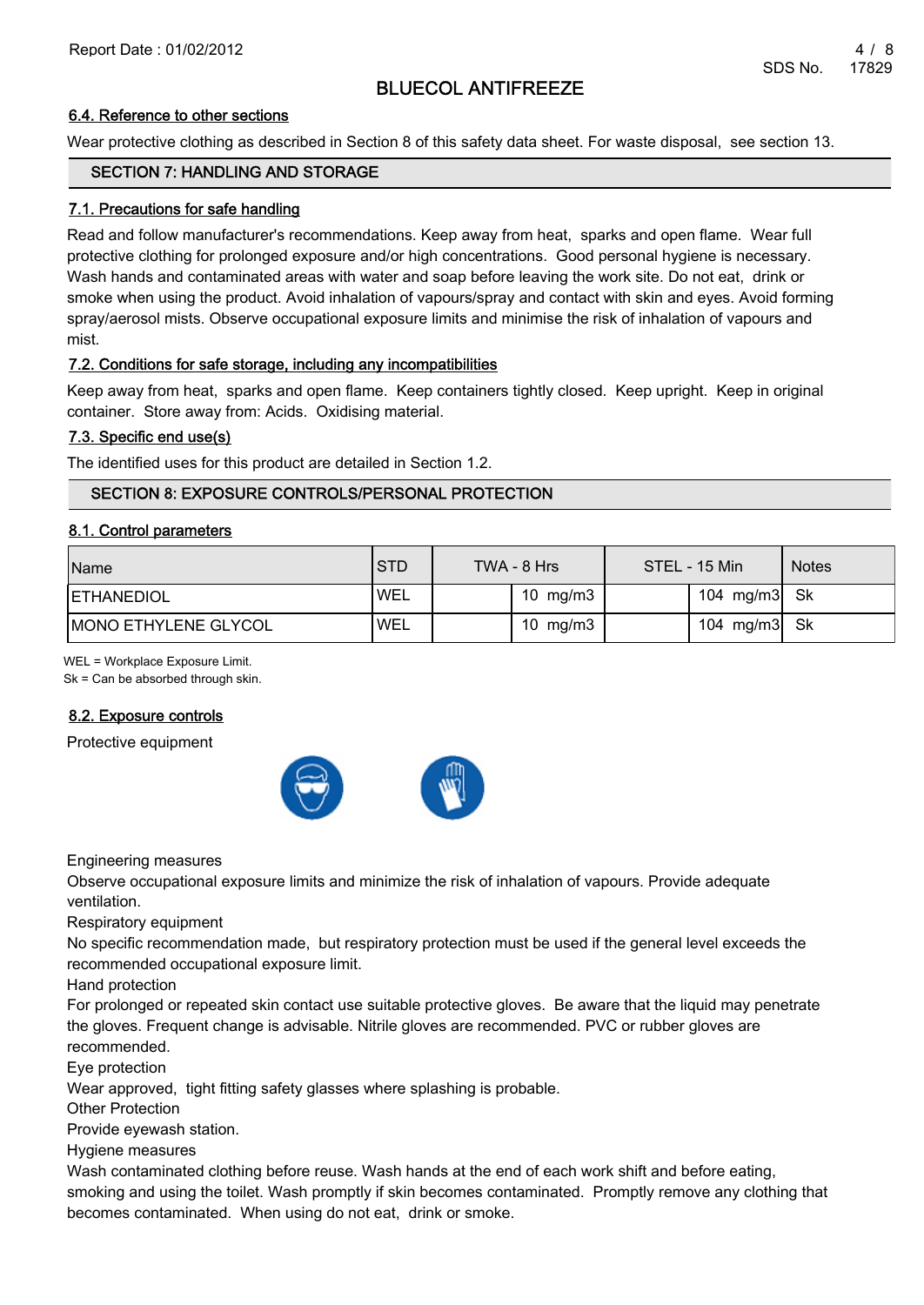### SECTION 9: PHYSICAL AND CHEMICAL PROPERTIES

#### 9.1. Information on basic physical and chemical properties

Appearance Clear liquid. Colour Blue. Odour Slight odour of alcohol. Solubility Miscible with water Initial boiling point and boiling 152°C range Melting point  $(^{\circ}C)$  -12 $^{\circ}C$ Relative density 1.12 g/cm<sup>3</sup> 20°C Vapour density (air=1) Scientifically unjustified. Vapour pressure Scientifically unjustified. Evaporation rate Scientifically unjustified. pH-Value, Conc. Solution Scientifically unjustified. Viscosity 40 cps 25°C Decomposition temperature (°C) Scientifically unjustified. Odour Threshold, Lower Scientifically unjustified. Odour Threshold, Upper Scientifically unjustified. Flash point 111°C Auto Ignition Temperature (°C) Scientifically unjustified. Flammability Limit - Lower(%) Scientifically unjustified. Flammability Limit - Upper(%) Scientifically unjustified. Partition Coefficient (N-Octanol/Water) Scientifically unjustified. Oxidising properties Not available.

## 9.2. Other information

None.

#### SECTION 10: STABILITY AND REACTIVITY

#### 10.1. Reactivity

Reaction with: Acids. Aldehydes. Isocyanates. Strong oxidising agents.

#### 10.2. Chemical stability

Stable under normal temperature conditions and recommended use.

#### 10.3. Possibility of hazardous reactions

Not determined.

#### 10.4. Conditions to avoid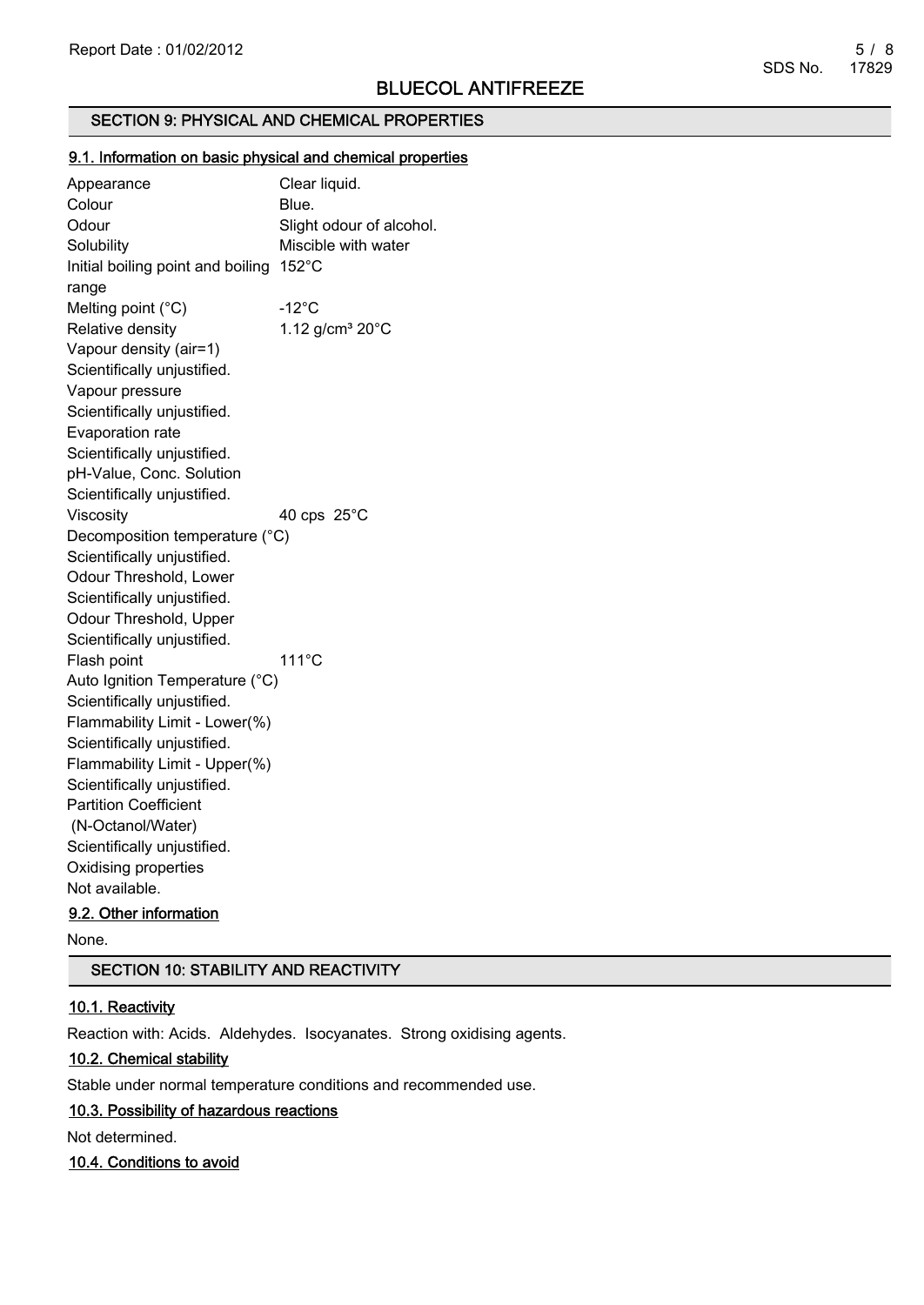Avoid contact with strong oxidisers. Avoid heat, flames and other sources of ignition. Avoid contact with acids. Avoid contact with acids and oxidising substances. Will react violently with: Earth metals such as sodium, potassium and barium.

### 10.5. Incompatible materials

Materials To Avoid

Strong acids. Strong oxidising substances. Alkali metals. Metal oxides. Aldehydes. Isocyanates.

#### 10.6. Hazardous decomposition products

None under normal conditions.

#### SECTION 11: TOXICOLOGICAL INFORMATION

#### 11.1. Information on toxicological effects

Toxic Dose 1 - LD 50 >6000 (ETHANEDIOL) mg/kg (oral rat)

Aspiration hazard: Ingestion Harmful if swallowed. Skin contact Prolonged and frequent contact may cause redness and irritation. Eye contact May cause temporary eye irritation.

### SECTION 12: ECOLOGICAL INFORMATION

**Ecotoxicity** 

The product components are not classified as environmentally hazardous. However, this does not exclude the possibility that large or frequent spills can have a harmful or damaging effect on the environment.

#### 12.1. Toxicity

Acute Toxicity - Fish Not available. Acute Toxicity - Aquatic Invertebrates Not available.

#### 12.2. Persistence and degradability

**Degradability** There are no data on the degradability of this product.

#### 12.3. Bioaccumulative potential

Bioaccumulative potential No data available on bioaccumulation. Partition coefficient Scientifically unjustified.

## 12.4. Mobility in soil

Mobility: The product is miscible with water. May spread in water systems.

## 12.5. Results of PBT and vPvB assessment

Not Classified as PBT/vPvB by current EU criteria.

#### 12.6. Other adverse effects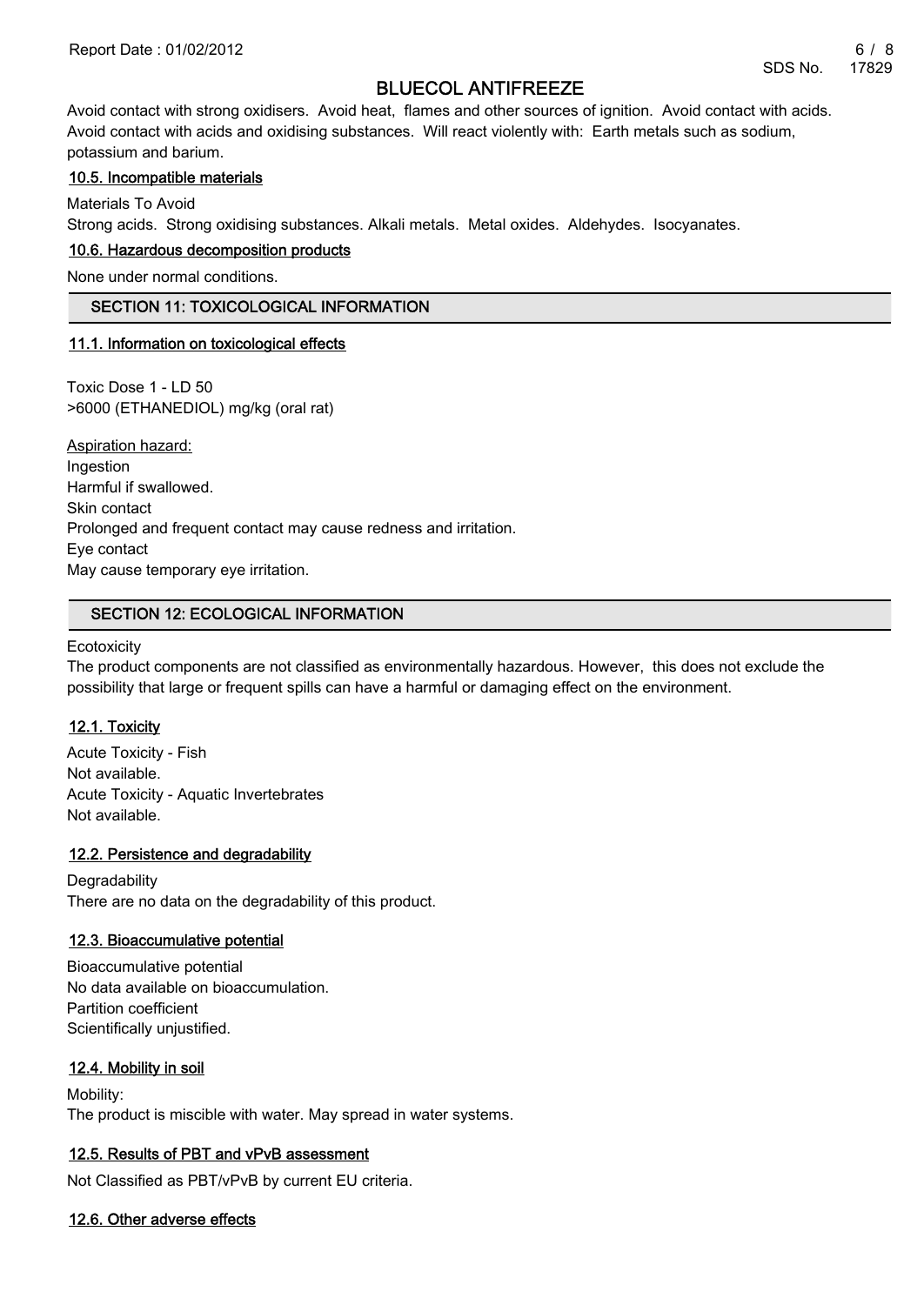Not available.

#### SECTION 13: DISPOSAL CONSIDERATIONS

General information

Waste is classified as hazardous waste. Disposal to licensed waste disposal site in accordance with the local Waste Disposal Authority.

### 13.1. Waste treatment methods

Confirm disposal procedures with environmental engineer and local regulations.

#### SECTION 14: TRANSPORT INFORMATION

General The product is not covered by international regulation on the transport of dangerous goods (IMDG, IATA, ADR/RID).

#### 14.1. UN number

### 14.2. UN proper shipping name

### 14.3. Transport hazard class(es)

Transport Labels

No transport warning sign required.

### 14.4. Packing group

### 14.5. Environmental hazards

Environmentally Hazardous Substance/Marine Pollutant No.

#### 14.6. Special precautions for user

## 14.7. Transport in bulk according to Annex II of MARPOL73/78 and the IBC Code

## SECTION 15: REGULATORY INFORMATION

## 15.1. Safety, health and environmental regulations/legislation specific for the substance or mixture

EU Legislation

Regulation (EC) No 1907/2006 of the European Parliament and of the Council of 18 December 2006 concerning the Registration, Evaluation, Authorisation and Restriction of Chemicals (REACH), establishing a European Chemicals Agency, amending Directive 1999/45/EC and repealing Council Regulation (EEC) No 793/93 and Commission Regulation (EC) No 1488/94 as well as Council Directive 76/769/EEC and Commission Directives 91/155/EEC, 93/67/EEC, 93/105/EC and 2000/21/EC, including amendments.

#### 15.2. Chemical Safety Assessment

No chemical safety assessment has been carried out.

#### SECTION 16: OTHER INFORMATION

Revision Comments

NOTE: Lines within the margin indicate significant changes from the previous revision.

| 01/02/2012     |
|----------------|
| 19             |
| 24/08/2011 v18 |
| Approved.      |
|                |